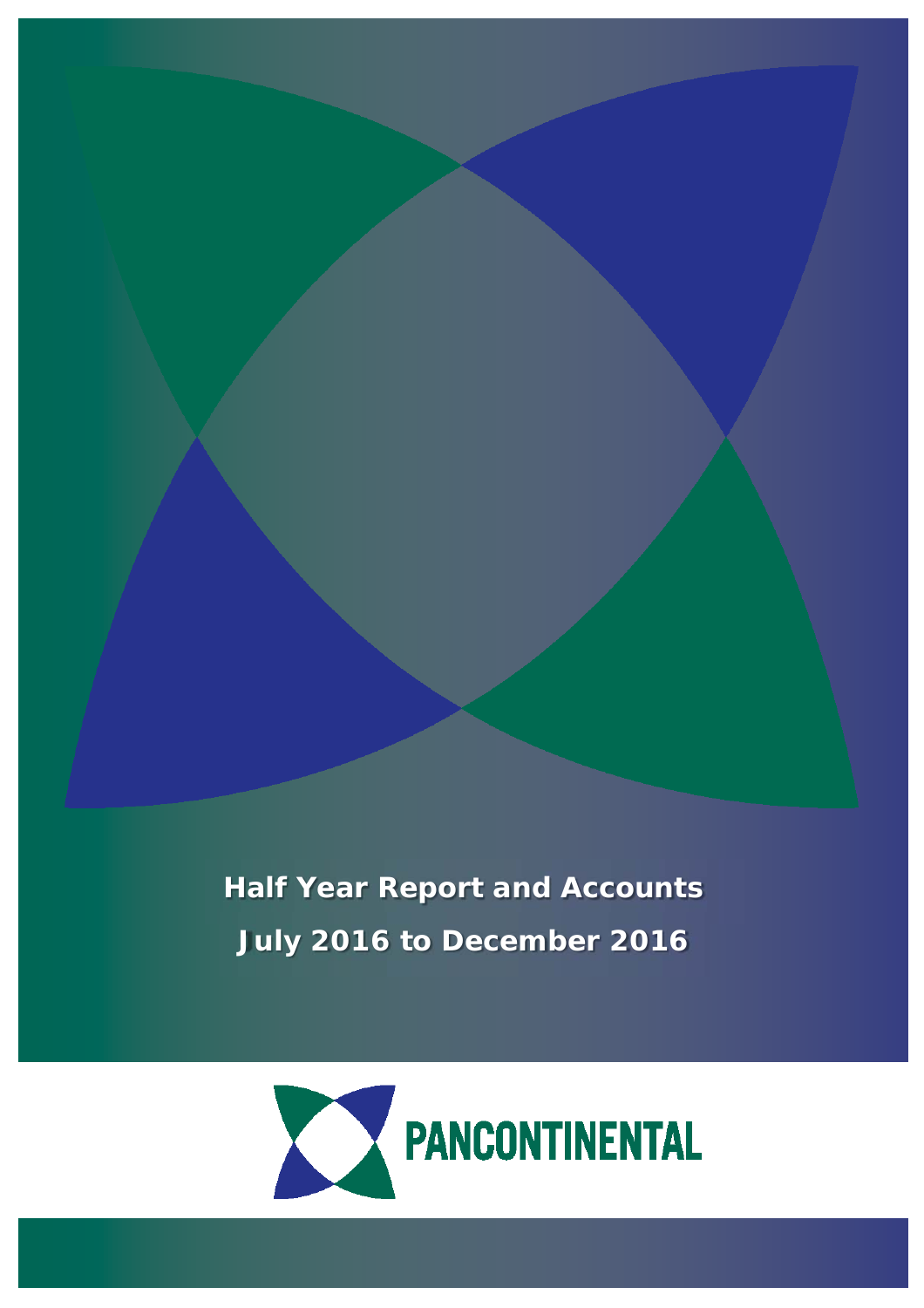## **ABN 95 003 029 543**

### **Directors**

Vesna Petrovic (Executive Director)

**Company Secretary**  Vesna Petrovic

### **Registered Office**

Level One, 10 Ord Street West Perth WA 6005 Telephone: +61 8 6363 7090 Fax: +61 8 6363 7099

### **Share Register**

Advanced Share Registry Services PO Box 1156 Nedlands WA 6909 Telephone: +61 8 9389 8033

### **Auditors**

Rothsay Chartered Accountants Level 1, Lincoln House 4 Ventnor Avenue West Perth WA 6005

### **Internet Address & Contact**

www.pancon.com.au info@pancon.com.au

#### **ASX Code**

PCL

**This interim financial report does not include all the notes of the type normally included in an annual financial report. Accordingly, this report is to be read in conjunction with the Annual Report for the year ended 30 June 2016 and any public announcements made by Pancontinental Oil & Gas NL during the Half Year in accordance with the continuous disclosure requirements of the Corporations Act 2001.** 

## **Contents**

| Permit Schedule                   | 3              |
|-----------------------------------|----------------|
| Directors' Report                 | $\overline{4}$ |
| Directors' Declaration            | 11             |
| Independent Audit Report          | 12             |
| Statement of Comprehensive Income | 13             |
| Statement of Financial Position   | 14             |
| Statement of Changes in Equity    | 15             |
| Statement of Cash Flows           | 16             |
| Notes to the Financial Statements | 17             |

John Edward Leach (Independent Non-Executive Chairman) Roy Barry Rushworth (Executive Director & Chief Executive Officer) Henry David Kennedy **Executive Contact (Non-Executive Director)** Ernest Anthony Myers (Executive Finance Director)

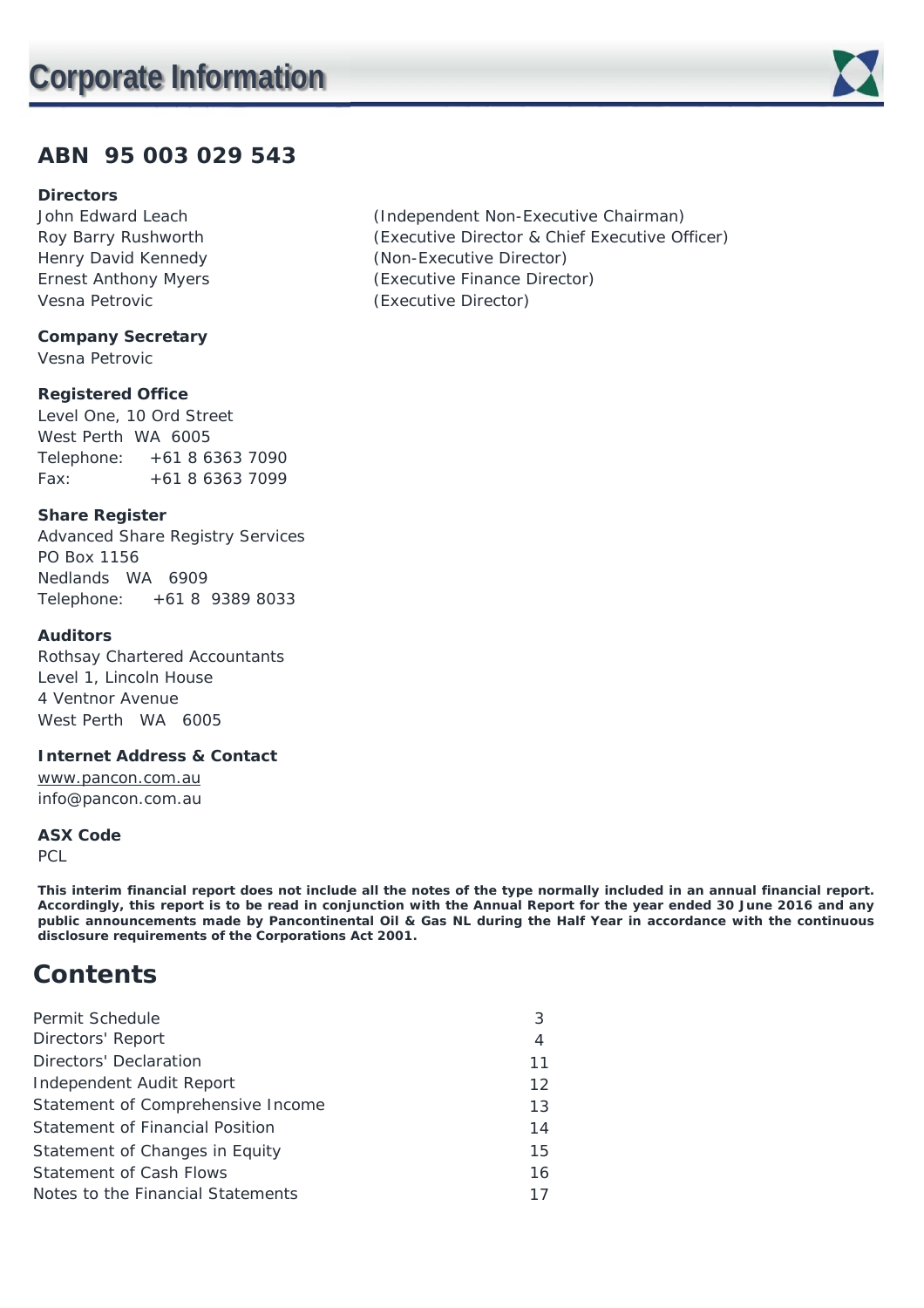

### **Namibia PEL 0037 Kenya L6**

#### **LOCATION:**

Walvis Basin, Offshore Namibia

#### **PROJECT SIZE:**

17,295 square kilometres

#### **JOINT VENTURE PARTNERS:**

Tullow Kudu Limited (Operator) 65.00%

Pancontinental Oil & Gas Group 30.00% \*

Paragon Oil & Gas (Pty) Ltd 5.00%

\*subject to farmout to Africa Energy Corp.

#### **GEOLOGY:**

The central part of an oil – mature "Fairway" has been interpreted to extend through PEL 0037. Pancontinental believes that PEL 0037 covers one of the few areas where an oil generating "sweet spot" of oil prone source rocks are sufficiently buried to generate oil.

A number of slope and basin floor turbidite fans, forming very large Prospects and Leads, have been identified and mapped within the Fairway. The Prospects and Leads are closely associated with the interpreted oilgenerating source rocks.

#### **LOCATION:**

Lamu Basin, Onshore /Offshore Kenya

#### **PROJECT SIZE:**

5,010 square kilometres

#### **JOINT VENTURE PARTNERS:**

#### **Offshore**

FAR Limited (Operator) 60.00%

Pancontinental Oil & Gas Group 40.00%

#### **Onshore**

Milio International Group (Operator)\* 60.00%

Pancontinental Oil & Gas Group 16.00%

FAR Limited 24.00%

\*after earn in

#### **GEOLOGY:**

A deep central graben in this area is considered to be an oil and gas "source kitchen" and potential hydrocarbon trapping prospects have been identified adjacent to the area.

The Kifaru Prospect and Kifaru West Prospect are interpreted to be large stacked Miocene reefs, with interpreted good lateral and top seals and close proximity to mature Eocene source rocks.

The Tembo Prospect is a large tilted fault block trap, with interpreted sandstone reservoirs at a number of levels.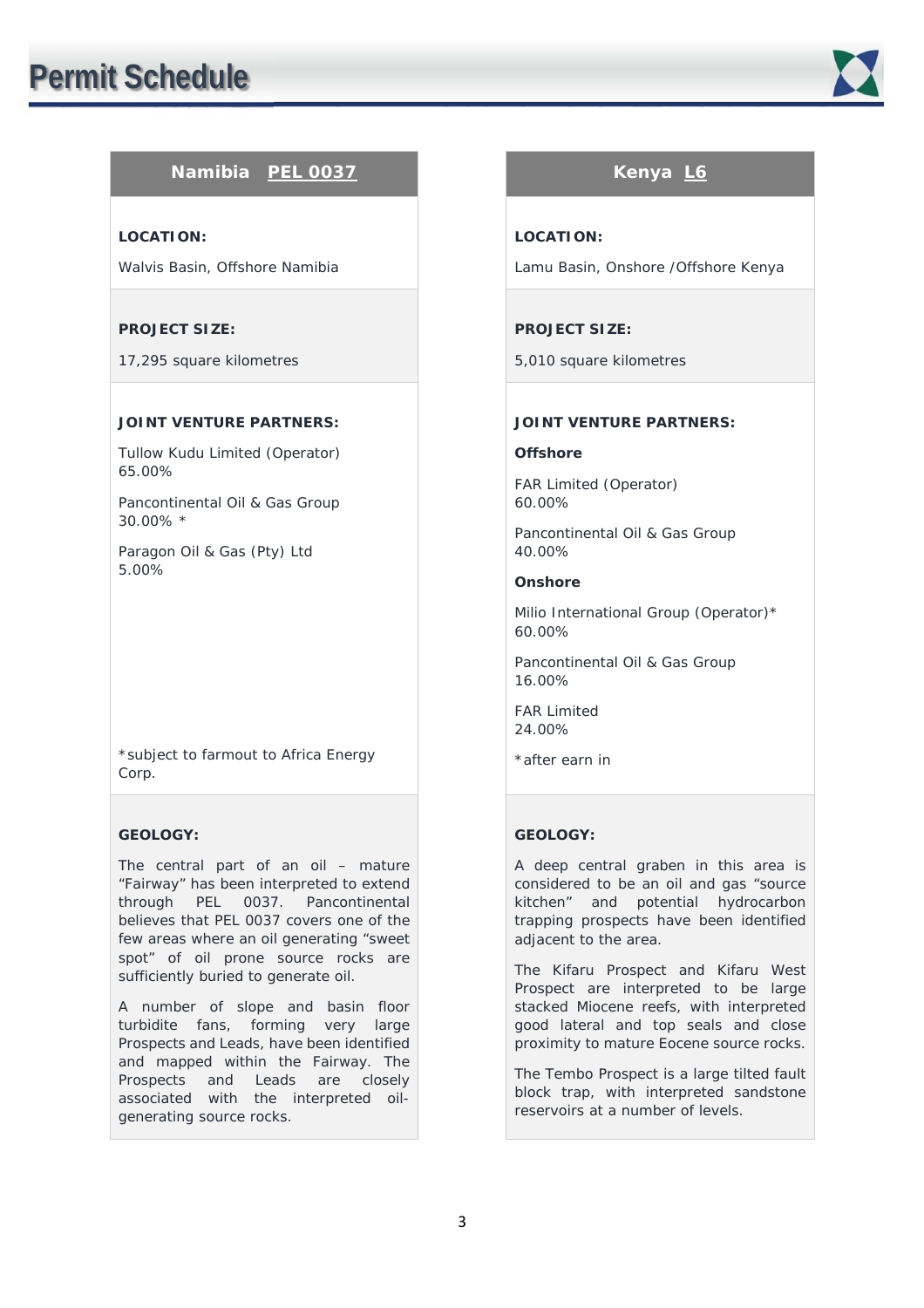

The Directors present their report on the consolidated entity consisting of Pancontinental Oil & Gas NL ("Pancontinental" or the "Company") and the entities it controlled at the end of or during the half year ended 31 December 2016.

**DIRECTORS** The names and details of the company's Directors in office during the half year and until the date of this report are as follows. Directors were in office for this entire period unless otherwise stated.

#### **Names, qualifications, experience and special responsibilities**



**John Edward Leach** BArts (Economics) CA, MBA (Independent Non-Executive Chairman)

Mr Leach has completed a degree in Economics, is a Chartered Accountant and holds a Master of Business Administration. Experience in the mining industry along with senior management and director positions have provided Mr Leach with extensive experience in financial management, fundraising and strategic planning. Mr Leach joined Pancontinental's board in February 2016 and was appointed Chairman in November 2016.

Mr Leach held the position of Executive Finance Director for Cyprus based Atalaya Mining from 2007 to July 2015 and is currently a Director of Kefi Minerals plc (since 2007). Kefi Minerals plc is an exploration and development company which is also based in Cyprus and has interests in Ethiopia.



#### **Henry David Kennedy** MA (Geology), SEG (Non-Executive Director)

Mr Kennedy is a Geologist with a background in African, Australian and New Zealand oil and gas businesses. Numerous discoveries in both Western Australia and New Zealand were made by companies established, developed and managed by Mr Kennedy. Since August 1999 Mr Kennedy has been a Director of Pancontinental, with the Company benefiting from Mr Kennedy's broad knowledge base through ongoing support in achieving the Company's strategic goals.

Mr Kennedy is currently a Non-Executive Director of Norwest Energy NL (since April 1997) and was an East Africa Resources Limited Non-Executive Director (since March 2013) but resigned from the position in April 2015.



#### **Roy Barry Rushworth**, BSc (Executive Director, Chief Executive Officer)

Mr Rushworth is a Geologist with international petroleum exploration experience. With roles such as Chief Geologist and Exploration Manager, Mr Rushworth helped guide an Australian listed company to a number of oil and gas finds during his tenure. Since his appointment with Pancontinental, Mr Rushworth has been responsible for identifying, negotiating and acquiring international new venture opportunities particularly in Kenya and Namibia. In addition, he has a trusted contact base which has assisted him to attract international major companies as joint venture partners to Pancontinental's projects.

Mr Rushworth has been a Director of Pancontinental since August 2005 and Chief Executive Officer since November 2008.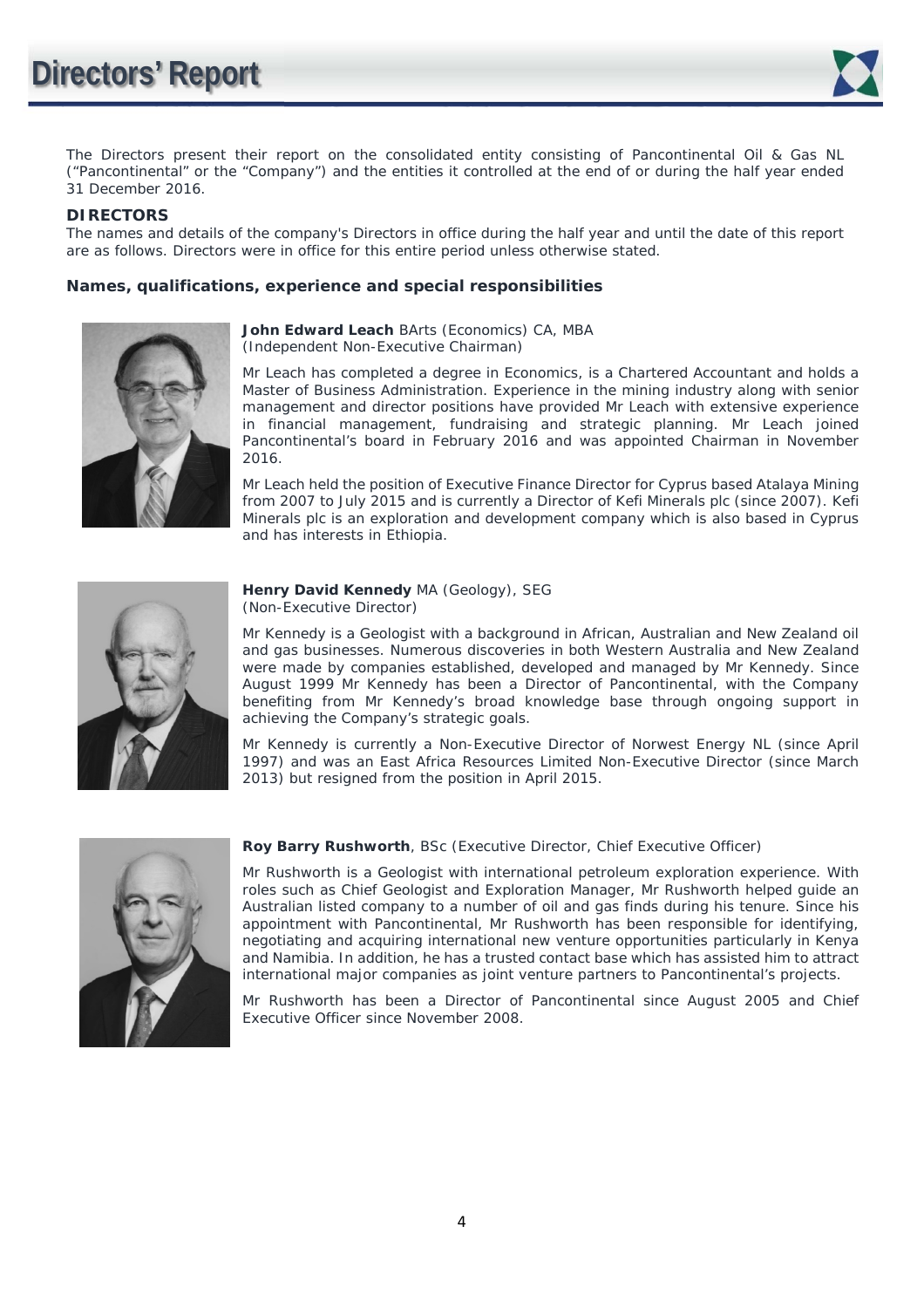



#### **Ernest Anthony Myers** CPA (Executive Finance Director)

Mr Myers is an Accountant who has held senior management, executive and board participation roles in ASX listed companies. During his career he has had considerable experience in all corporate matters from capital raisings to financial management of these companies. He has had relevant African experience through involvement in exploration projects in Eritrea, Kenya, Namibia and Tanzania. Mr Myers joined Pancontinental in March 2004 as Company Secretary and was appointed Finance Director in January 2009.

Mr Myers was an alternate Director of East Africa Resources Limited from June 2010, to April 2015.

### **COMPANY SECRETARY & DIRECTOR**



**Vesna Petrovic**, BComm, CPA

Mrs Petrovic is an Accountant who holds a Bachelor of Commerce, Major in Accounting and Business Law and has completed the Graduate Diploma in Applied Corporate Governance from the Governance Institute of Australia.

During her professional life she has had public listed company experience in numerous companies, particularly with those who hold interests in Africa. Mrs Petrovic fulfils both the accounting and governance functions at Pancontinental.

Mrs Petrovic was appointed Company Secretary in April 2010 and Executive Director in November 2016.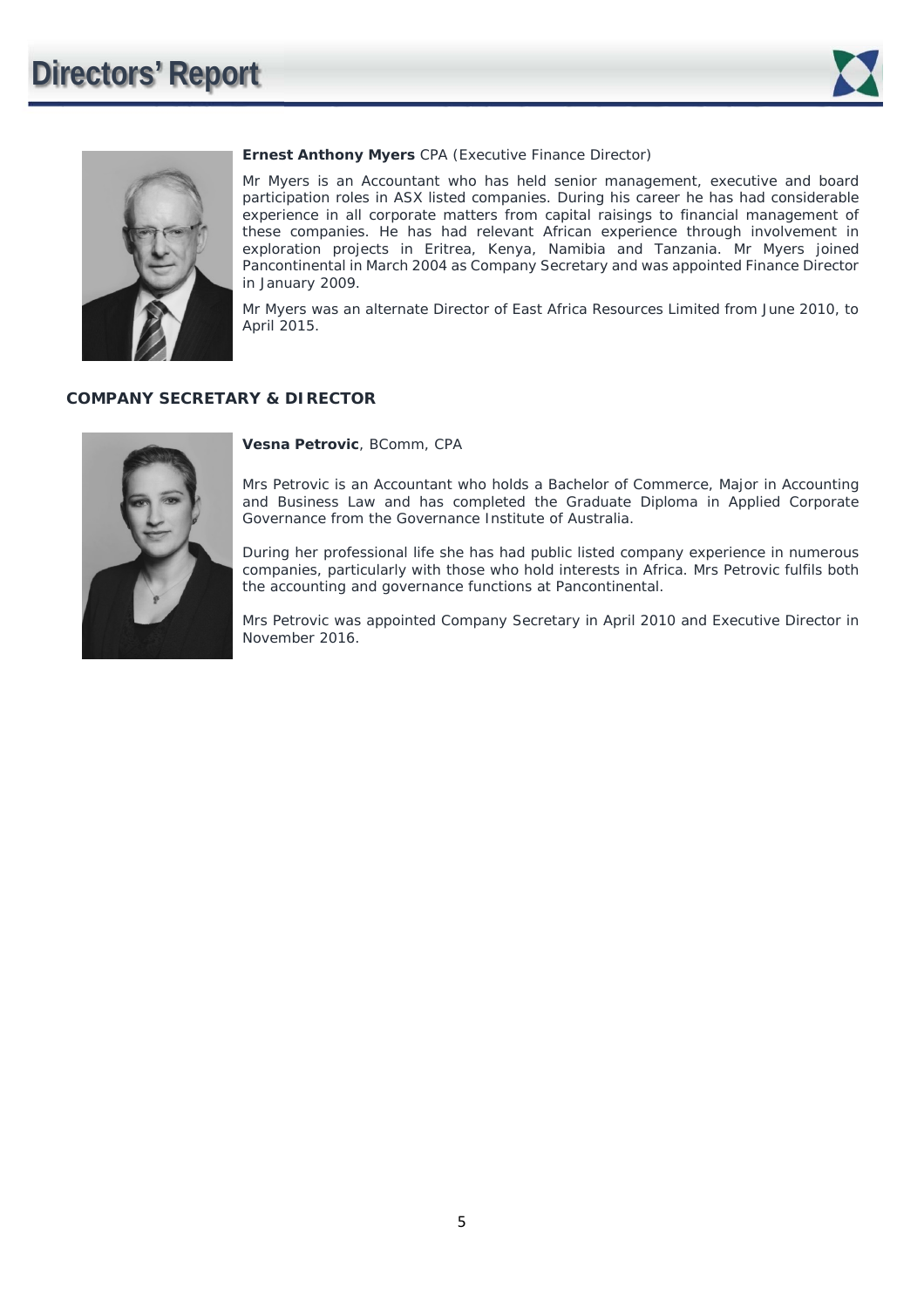

### **REVIEW AND RESULTS OF OPERATIONS**

The review of the consolidated entity's operations during the half year ended 31 December 2016 is as follows:

#### **Financial**

| Revenue                                       | 5.661       |
|-----------------------------------------------|-------------|
| Expenses                                      | (3,308,849) |
| Operating Profit / (Loss)                     | (3,303,188) |
| Income Tax                                    |             |
| Operating Profit / (Loss) for the half year * | (3,303,188) |

| Revenue                                      | 5,661       |
|----------------------------------------------|-------------|
| Expenses                                     | (3,308,849) |
| Operating Profit /(Loss)                     | (3,303,188) |
| Income Tax                                   |             |
| Operating Profit /(Loss) for the half year * | (3,303,188) |
|                                              |             |

\* The operating loss includes a non-cash write off of previously incurred exploration expenditure of \$2,224,651. The write down in the carrying value of exploration expenditure reflects the current level of prices and general industry conditions.

#### **Review of Operations**

During the half year Pancontinental maintained its focus on oil and gas exploration in Namibia and Kenya.



### **Namibia**

Pancontinental's Namibian acreage is located offshore in the Walvis Basin. The PEL 0037 joint venture has completed seismic programmes and data analysis to ascertain the location most prospective for future drilling.

### **Namibia Offshore EL 0037**

| Location:     | Walvis Basin                                                                      |                           |
|---------------|-----------------------------------------------------------------------------------|---------------------------|
| Project Size: | 17,295 square kilometres                                                          |                           |
| JV Partners:  | Tullow Kudu Limited (Operator)<br>Pancontinental *<br>Paragon Oil & Gas (Pty) Ltd | 65.00%<br>30.00%<br>5.00% |

\*subject to farmout to Africa Energy Corp.

In 2011, the Company, alongside its local partner Paragon Oil & Gas (Pty) Ltd was awarded Petroleum Exploration Licence 0037. The joint venture then commenced exploration studies to uncover the potential of the area under the permit. Initial studies showed positive results and as such, Pancontinental approached its joint venture partner for an additional 10% interest.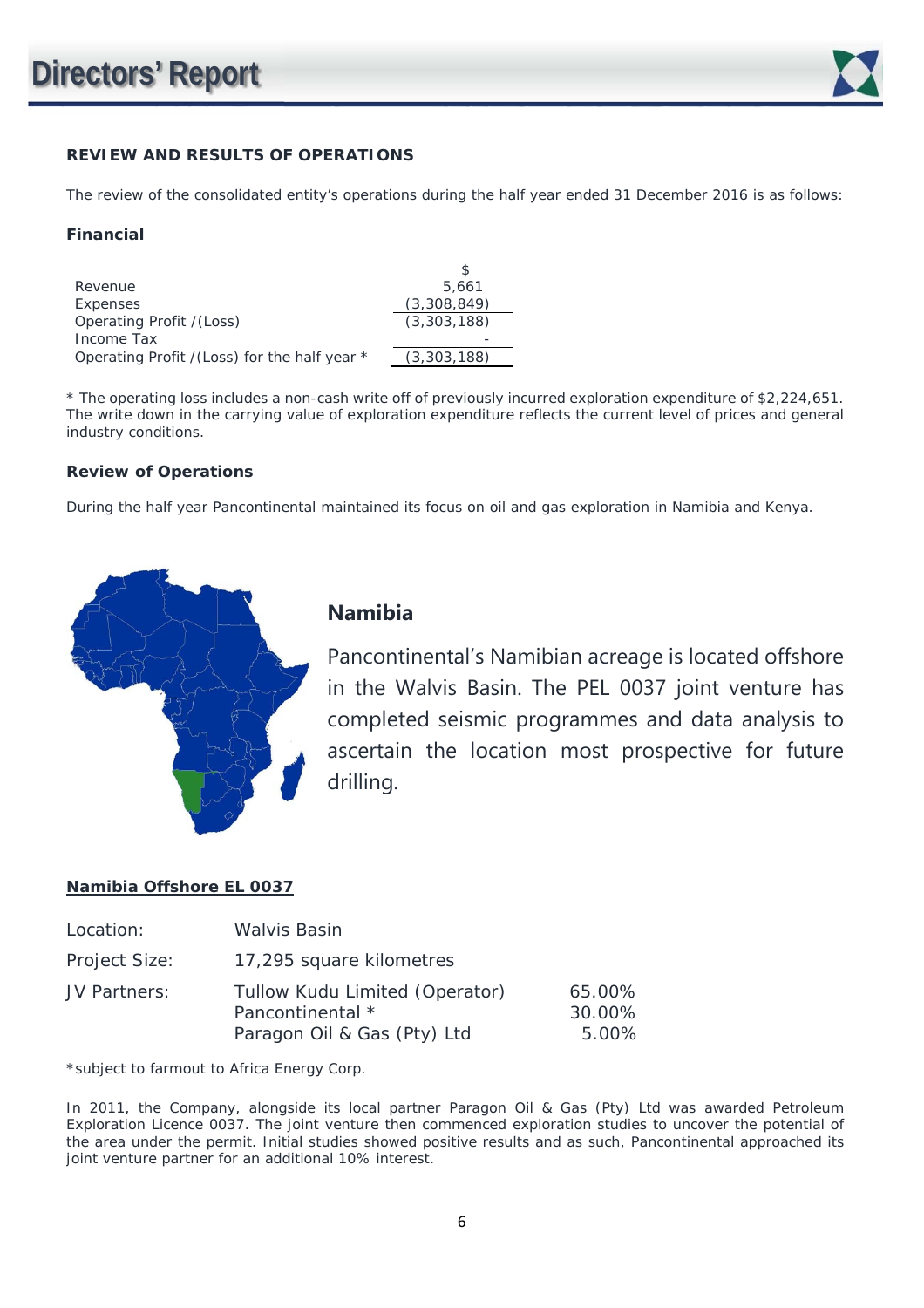

At that stage, the Company held a solid 95% interest and began looking to the larger companies who could come into the joint venture and take it to the next level. In 2013, Tullow Kudu Limited, a subsidiary of Tullow Oil farmed into the exploration licence for 65% in exchange for a carry through the following exploration programme:

- 3,000 km2 of 3D seismic;
- 1,000 km of 2D seismic;
- Processing of the seismic acquisition data;
- Interpretation and mapping; and
- Drilling one exploration well.

To date, the above seismic components of the farmout have been fulfilled by Tullow, at a cost in excess of US \$34 million. The seismic data has provided the joint venture with a greater understanding of the geological formations within the permit and now the focus is toward identifying prospects suitable for drilling.



 Location of PEL 0037 offshore Namibia [Blocks in dark purple, seismic in yellow]

In March 2016, Tullow was required to notify Pancontinental whether the company would continue in the joint venture, as such Tullow notified Pancontinental of its intention to stay in the joint venture and work toward drilling in the exploration permit.

During the December 2016 quarter, Pancontinental signed an agreement with Canadian listed Africa Energy Corp. ("AEC") for the assignment of a 10% interest in the PEL 0037 joint venture in exchange for:

- An upfront payment of US \$1.7 million (AU \$2.2 million); and
- An additional US \$4.8 million (AU \$6.3 million) upon the commencement of drilling.

The agreement is subject to certain conditions as well as consents from its joint venture partners, the Government of Namibia and AEC itself after satisfaction of a due diligence process.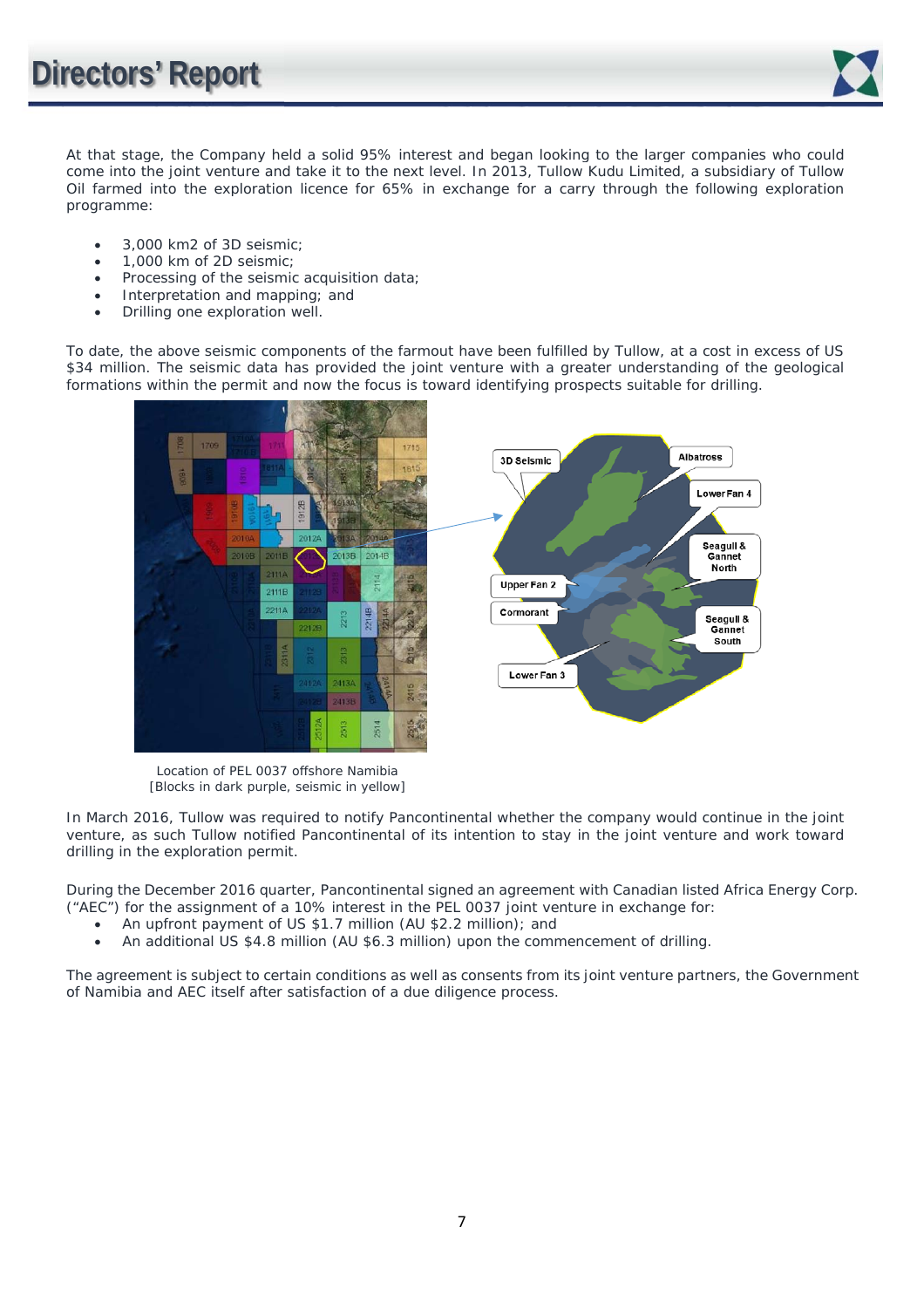



### **Kenya**

Over the past decade, Pancontinental has been participating in exploration programmes in Kenya. The Company is now reviewing its position in the permit.

### **Kenya Onshore/Offshore Block L6**

| Location:                       | Lamu Basin                                                             |                            |
|---------------------------------|------------------------------------------------------------------------|----------------------------|
| Project Size:                   | 5,010 square kilometres                                                |                            |
| <b>JV Partners</b><br>Offshore: | FAR Limited (Operator)<br>Pancontinental                               | 60.00%<br>40.00%           |
| <b>JV Partners</b><br>Onshore:  | Milio International (Operator)<br>Pancontinental<br><b>FAR Limited</b> | 60.00%<br>16.00%<br>24.00% |

The Company holds onshore/offshore licence L6, which is a 5,010 km<sup>2</sup> area close to where Pancontinental has had its previous two historic discoveries:

- 2012 Mbawa-1, Kenya L8 The first ever gas discovery offshore Kenya; and
- 2014 Sunbird-1, Kenya L10A The first ever oil discovery offshore Kenya.

Within block L6, exploration programmes have been carried out on both the onshore and the offshore areas with promising results. Of particular interest is that L6 is on-trend to the play opening Sunbird-1 oil discovery.

Onshore, three main prospects have been identified: Kudu, Mamba and Boundary Anticline. These prospects are a combination of Eocene and Cretaceous clastics (sandstones). The onshore area has been farmed into by Milio International in recent years, however unavoidable factors have prevented the work programme from commencing as planned.

Offshore, reef prospects such as Kifaru and Kifaru West are placed closer onshore, while Tembo is outboard and can be described as a large Eocene sand play. It is thought that prospects within L6 have access to the same source kitchen as those in Pancontinental's former block L10A which was the location of the Sunbird-1 well.

In conjunction with both operators, future activities for Block L6 will be considered going forward.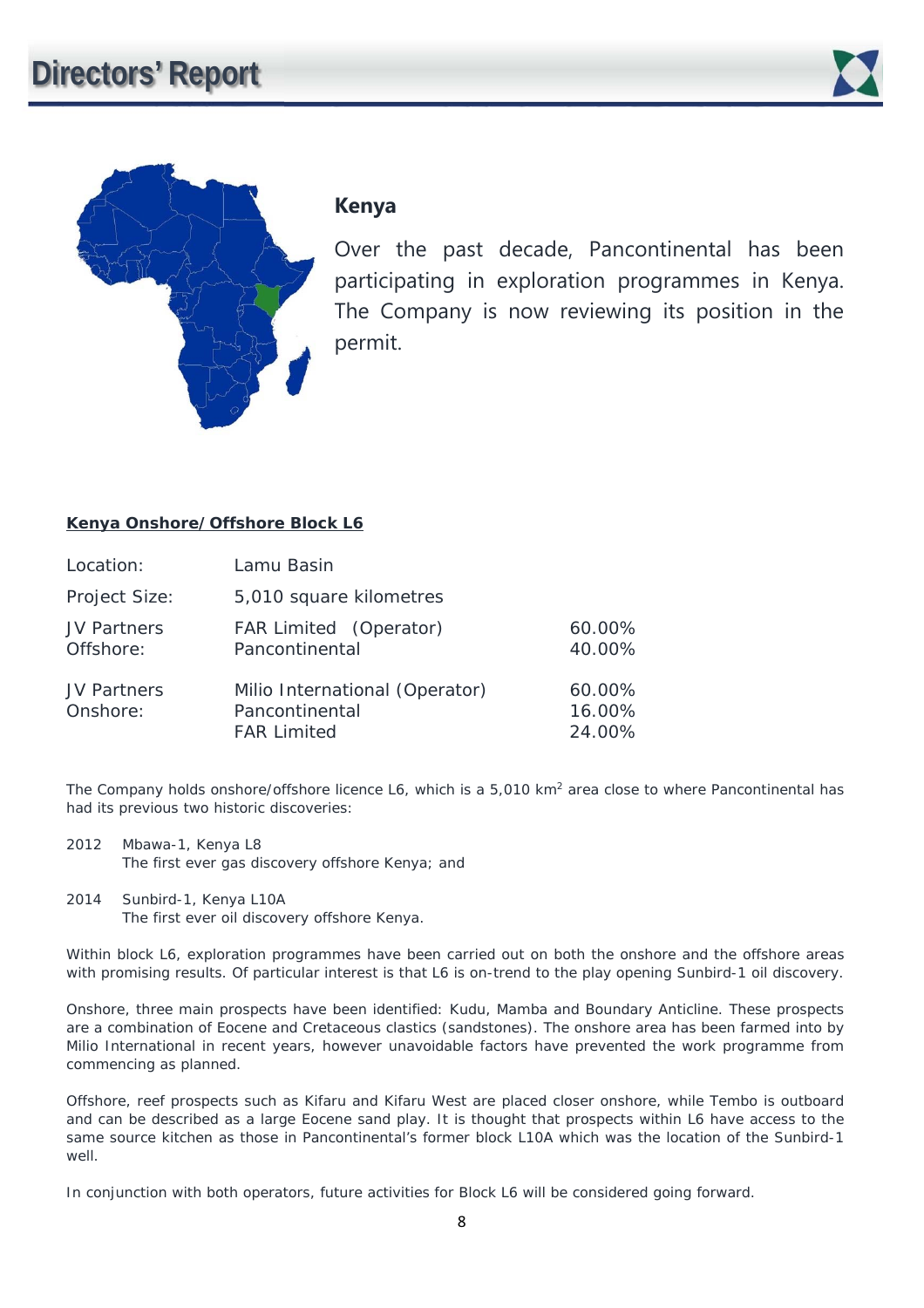



During the half year:

- Pancontinental executives presented at the Africa Oil, Gas and Energy Conference;
- An Eastern States roadshow was conducted to update investors;
- The Company no longer has any options on issue after the last tranche expired in November;
- Board changes included;
	- o David Kennedy stepping down as Chairman;
	- o John Leach appointed as Independent Non-Executive Chairman; and
	- o Vesna Petrovic appointed Executive Director.
- Post half-year end, the Company raised AU \$1.0 million by way of placement.

### **CHANGES IN STATE OF AFFAIRS**

During the half year ended 31 December 2016, there were no significant change in the entity's state of affairs other than that referred to in the Half Year Financial Statements of Notes thereto.

This report is made in accordance with a resolution of the Directors.

EA Myers Finance Director PERTH, 15 March 2017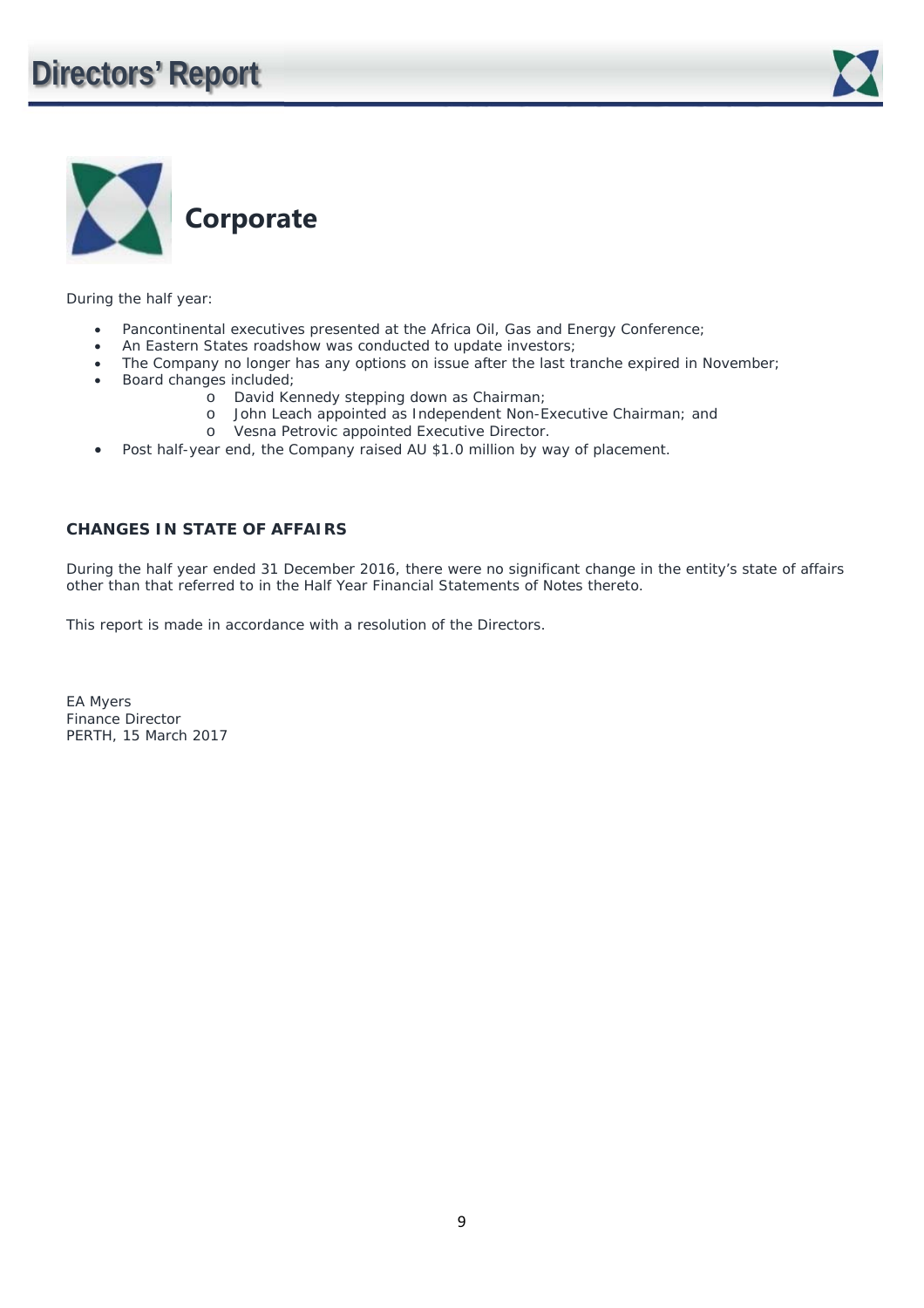

### **AUDITOR INDEPENDENCE**

The Directors received the following declaration from the auditor of Pancontinental Oil & Gas NL:

#### **Auditor's Independence Declaration to the Directors of Pancontinental Oil & Gas NL**

In accordance with Section 307C of the Corporations Act 2001 (the "Act") I hereby declare that to the best of my knowledge and belief there have been:

- i) no contraventions of the auditor independence requirements of the Act in relation to the audit review of the 31 December 2016 half year financial statements; and
- ii) no contraventions of any applicable code of professional conduct in relation to the audit.

Mr Graham Swan

Lead Auditor

Rothsay Chartered Accountants

15 March 2017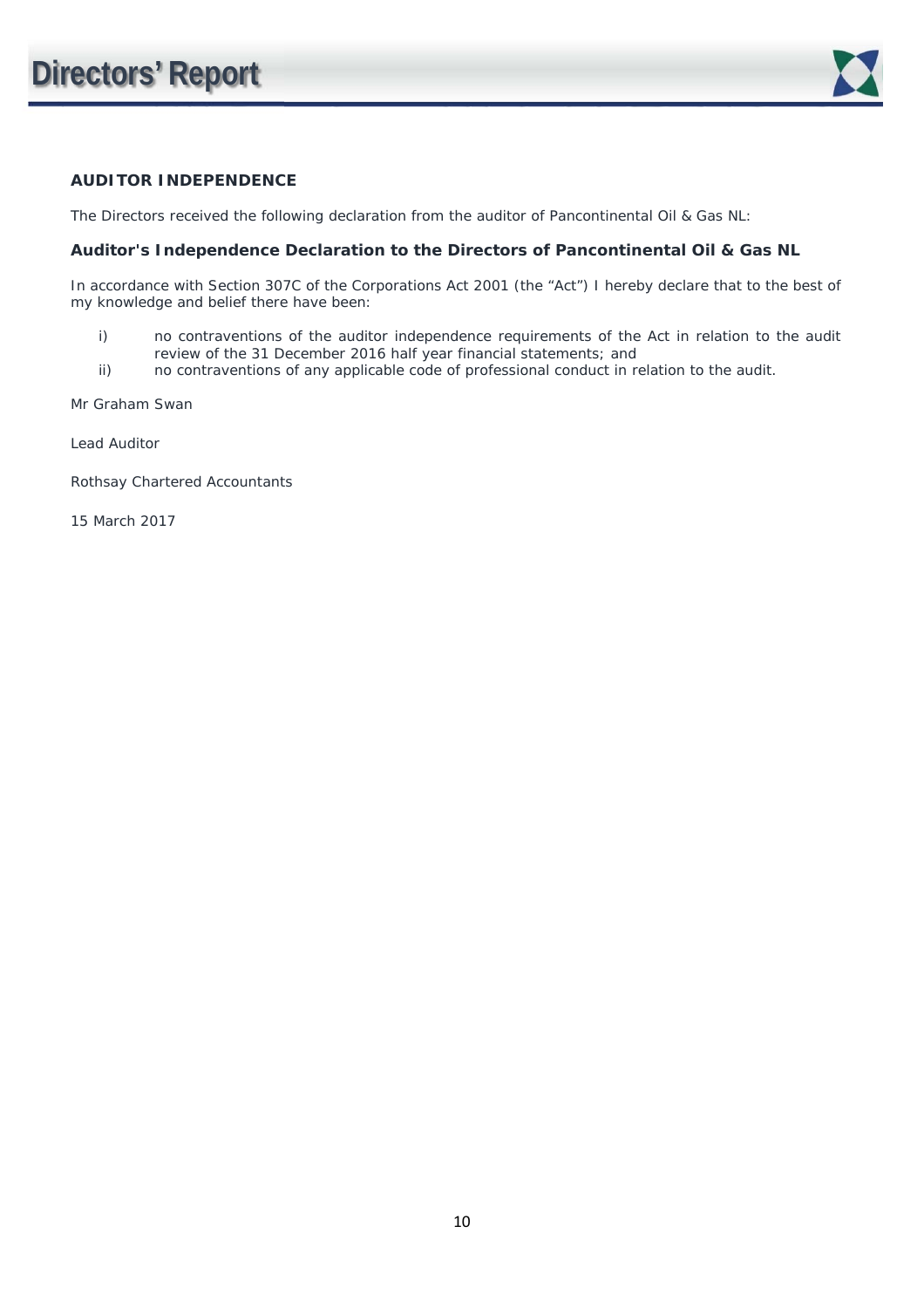

### **DIRECTORS' DECLARATION FOR THE HALF YEAR ENDED 31 DECEMBER 2016**

The Directors declare that:

- (a) The attached Financial Statements and Notes thereto comply with Accounting Standards;
- (b) The attached Financial Statements and Notes thereto give a true and fair view of the financial position and performance of the consolidated entity;
- (c) In the Directors' opinion, the attached Financial Statements and Notes thereto are in accordance with the Corporations Act, 2001; and
- (d) In the Directors' opinion, there are reasonable grounds to believe that Pancontinental Oil & Gas NL will be able to pay its debts as and when they become due and payable.

This declaration is made in accordance with a Resolution of the Directors pursuant to section 303(5) of the Corporations Act, 2001.

On behalf of the Directors

EA Myers Director PERTH, 15 March 2017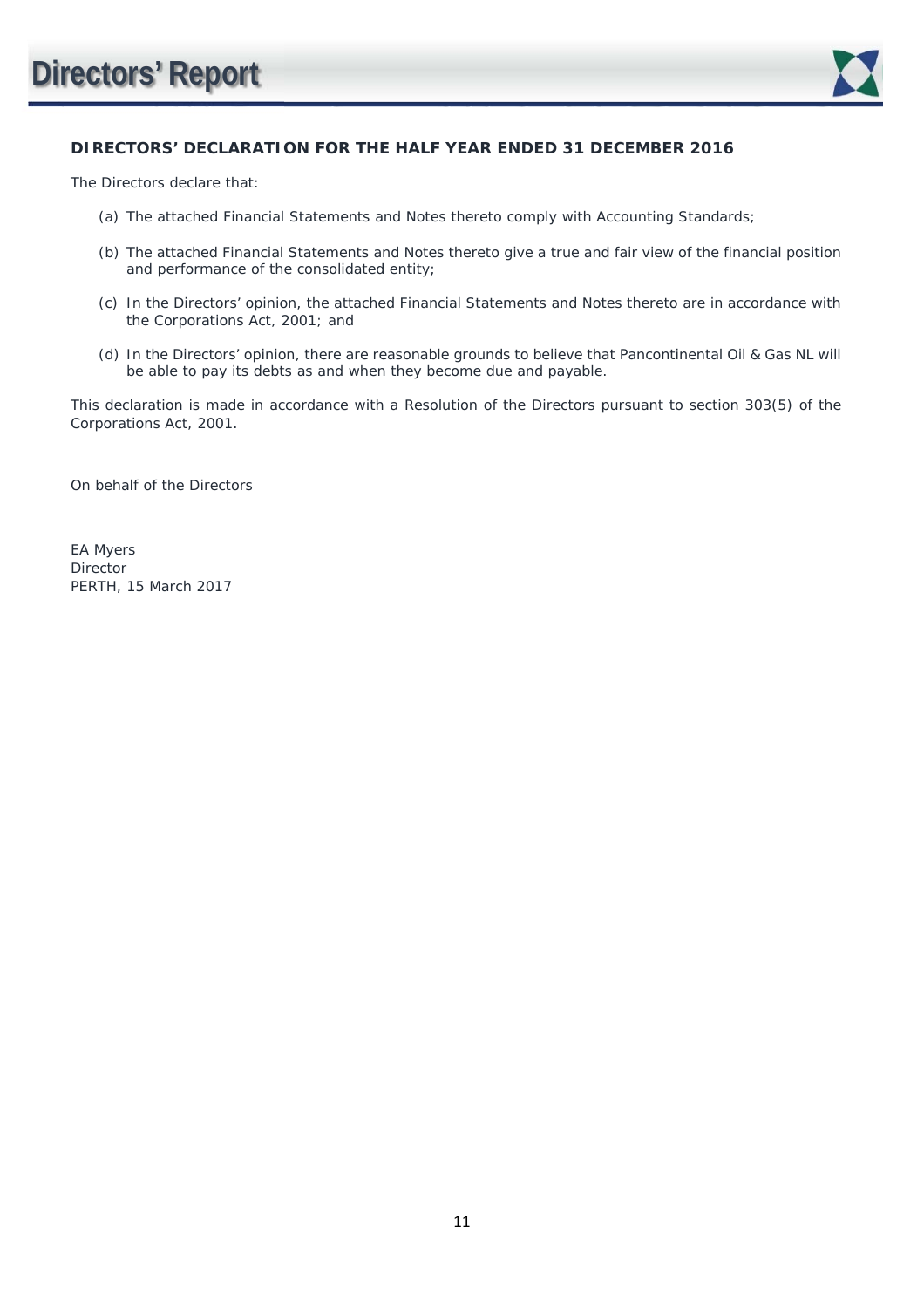

Level 1, Lincoln House, 4 Ventnor Avenue, West Perth WA 6005 P.O. Box 8716, Perth Business Centre WA 6849 Phone 9486 7094 www.rothsayresources.com.au

#### Independent Review Report to the Members of Pancontinental Oil & Gas NL

#### The financial report and directors' responsibility

The interim consolidated financial report comprises the statement of financial position, statement of comprehensive income. statement of changes in equity, cashflow statement, accompanying notes to the financial statements, and the directors' declaration for Pancontinental Oil & Gas NL for the half-year ended 31 December 2016.

The Company's directors are responsible for the preparation and fair presentation of the consolidated financial report in accordance with Australian Accounting Standard AASB 134 Interim Financial Reporting and the Corporations Act 2001. This includes responsibility for the maintenance of adequate accounting records and internal controls that are designed to prevent and detect fraud and error, and for the accounting policies and accounting estimates inherent in the financial report.

#### **Review approach**

We conducted our review in accordance with Auditing Standard on Review Engagements ASRE 2410 Review of an Interim Financial Report Performed by the Independent Auditor of the Entity, in order to state whether, on the basis of the procedures described, we have become aware of any matter that makes us believe that the interim consolidated financial report is not in accordance with the Corporations Act 2001 including; giving a true and fair view of the consolidated financial position as at 31 December 2016 and the performance for the half year ended on that date; and complying with Australian Accounting Standard AASB 134 Interim Financial Reporting and the Corporations Regulations 2001. As auditor of Pancontinental Oil & Gas NL, ASRE 2410 requires that we comply with the ethical requirements relevant to the audit of the annual financial report.

A review of an interim financial report consists of making enquiries, primarily of persons responsible for financial and accounting matters, and applying analytical and other review procedures. A review is substantially less in scope than an audit conducted in accordance with Australian Auditing Standards and consequently does not enable us to obtain assurance that we would become aware of all significant matters that might be identified in an audit. Accordingly we do not express an audit opinion.

#### Independence

In conducting our review we have complied with the independence requirements of the Corporations Act 2001.

#### Conclusion

Based on our review, which is not an audit, we have not become aware of any matter that makes us believe that the interim consolidated financial report of Pancontinental Oil & Gas NL is not in accordance with the Corporations Act 2001, including:

- giving a true and fair view of the consolidated financial position as at 31 December 2016 and of the performance for the half-year ended on that date; and
- complying with Australian Accounting Standard AASB134 Interim Financial Reporting and the Corporations Regulations 2001.

**Rothsay Auditing** Dated  $15\frac{12}{\text{March }2017}$ 

**Graham R Swan FCA** Partner

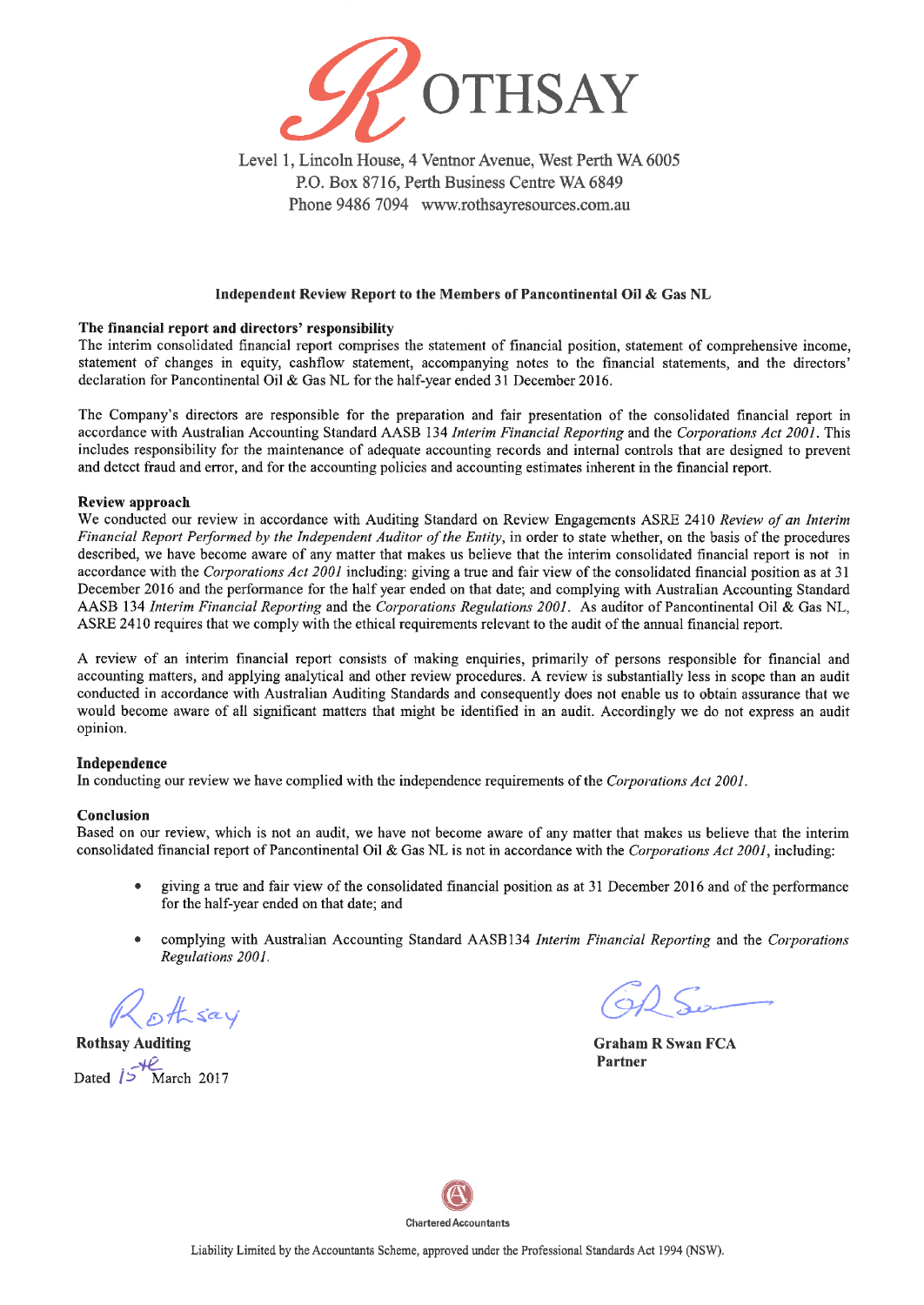# **Statement of Comprehensive Income**



| <b>HALF YEAR ENDED 31 DECEMBER 2016</b>             | <b>Notes</b>   | <b>CONSOLIDATED</b>      |                           |
|-----------------------------------------------------|----------------|--------------------------|---------------------------|
|                                                     |                |                          | Half Year to Half Year to |
|                                                     |                | Dec 2016                 | Dec 2015                  |
|                                                     |                | \$                       | \$                        |
| <b>OPERATING ACTIVITIES</b>                         |                |                          |                           |
| Depreciation                                        |                | (9,369)                  | (12, 679)                 |
| Salaries, fees & benefits (including leave accrual) |                | (661, 413)               | (458, 811)                |
| Audit fees                                          |                | (7,000)                  | (10, 481)                 |
| Exploration - generative & write offs               | $\overline{7}$ | (2,318,316)              | (4,031,710)               |
| Annual report costs                                 |                | (8, 531)                 | (13, 249)                 |
| <b>ASX</b> fees                                     |                | (12, 759)                | (28, 532)                 |
| Filing fees                                         |                | (1, 975)                 | (1, 957)                  |
| Insurance                                           |                | (20, 329)                | (26, 683)                 |
| Legal fees                                          |                | (49, 322)                | (15, 812)                 |
| Share registry costs                                |                | (11,076)                 | (11, 707)                 |
| Rent, outgoings and office                          |                | (81, 632)                | (60, 803)                 |
| Travel                                              |                | (29,002)                 | (12, 832)                 |
| Other revenues and expenses                         |                | (98, 125)                | (98, 126)                 |
| <b>TOTAL OPERATING ACTIVITIES</b>                   |                | (3,308,849)              | (4, 783, 382)             |
|                                                     |                |                          |                           |
| <b>FINANCING ACTIVITIES</b>                         |                |                          |                           |
| Financing income                                    |                | 5,661                    | 25,460                    |
| Financing expense                                   |                |                          |                           |
| <b>TOTAL FINANCING ACTIVITIES</b>                   |                | 5,661                    | 25,460                    |
| PROFIT/(LOSS) BEFORE INCOME TAX                     |                | (3, 303, 188)            | (4, 757, 922)             |
| Income tax expense                                  |                |                          |                           |
| PROFIT/(LOSS) FOR THE PERIOD                        |                | (3, 303, 188)            | (4, 757, 922)             |
|                                                     |                |                          |                           |
| <b>OTHER COMPREHENSIVE INCOME/(LOSS)</b>            |                |                          |                           |
| Other comprehensive income                          |                | -                        |                           |
| TOTAL OTHER COMPREHENSIVE INCOME/(LOSS)             |                | $\overline{\phantom{0}}$ |                           |
|                                                     |                |                          |                           |
| TOTAL COMPREHENSIVE INCOME/(LOSS) FOR THE           |                |                          |                           |
| <b>PERIOD</b>                                       |                | (3,303,188)              | (4, 757, 922)             |
|                                                     |                |                          |                           |
| Basic earnings per share (cents per share)          |                | (0.20)                   | (0.41)                    |
| Diluted earnings per share (cents per share)        |                | (0.20)                   | (0.41)                    |

The Statement of Comprehensive Income is to be read in conjunction with the Notes to the Financial Statements.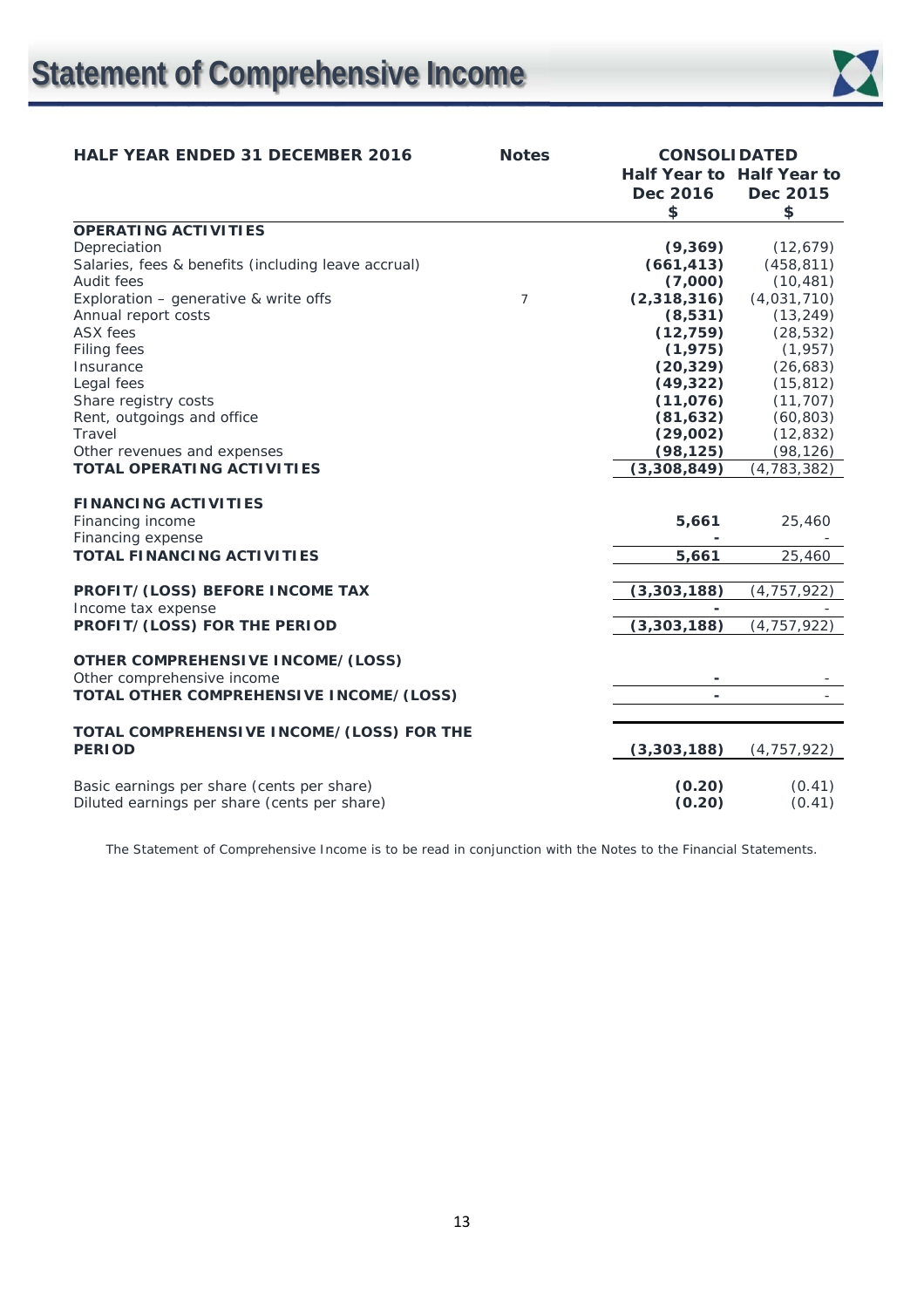

| AT 31 DECEMBER 2016                                    | <b>Notes</b><br>Dec 2016 |                | <b>CONSOLIDATED</b><br><b>Jun 2016</b> |
|--------------------------------------------------------|--------------------------|----------------|----------------------------------------|
|                                                        |                          | \$             | \$                                     |
| <b>CURRENT ASSETS</b>                                  |                          |                |                                        |
| Cash assets                                            | 3                        | *188,970       | 1,157,927                              |
| Trade and other receivables                            |                          | 36,347         | 63,113                                 |
| <b>TOTAL CURRENT ASSETS</b>                            |                          | 225,317        | 1,221,040                              |
| <b>NON-CURRENT ASSETS</b>                              |                          |                |                                        |
| Property, plant and equipment                          |                          | 52,922         | 62,292                                 |
| Deferred exploration, evaluation and development costs |                          | 7,882,804      | 9,293,818                              |
| <b>TOTAL NON-CURRENT ASSETS</b>                        |                          | 7,935,726      | 9,356,110                              |
| <b>TOTAL ASSETS</b>                                    |                          | 8,161,043      | 10,577,150                             |
| <b>CURRENT LIABILITIES</b>                             |                          |                |                                        |
| Trade and other payables                               |                          | $**1,086,031$  | 274,658                                |
| <b>TOTAL CURRENT LIABILITIES</b>                       |                          | 1,086,031      | 274,658                                |
|                                                        |                          |                |                                        |
| <b>NON-CURRENT LIABILITIES</b>                         |                          |                |                                        |
| Provision for employee entitlements                    |                          | 92,609         | 16,901                                 |
| <b>TOTAL CURRENT LIABILITIES</b>                       |                          | 92,609         | 16,901                                 |
| <b>TOTAL LIABILITIES</b>                               |                          | 1,178,640      | 291,559                                |
| <b>NET ASSETS</b>                                      |                          | 6,982,403      | 10,285,591                             |
| <b>EQUITY</b>                                          |                          |                |                                        |
| Parent entity interest                                 |                          |                |                                        |
| Contributed equity                                     |                          | 101,545,967    | 101,545,967                            |
| Reserves                                               |                          |                | 154,000                                |
| <b>Accumulated losses</b>                              |                          | (94, 563, 564) | (91, 414, 376)                         |
| Total parent entity interest in equity                 |                          | 6,982,403      | 10,285,591                             |
| <b>TOTAL EQUITY</b>                                    |                          | 6,982,403      | 10,285,591                             |

\* A post half-year end fundraising raised an additional \$1.0 million.<br>\*\* \$602,865,91 of this total relates to the Tullow cash call (as explain

\*\* \$602,865.91 of this total relates to the Tullow cash call (as explained in the 19 December 2016 announcement) which has since been paid but is in dispute.

The Statement of Financial Position is to be read in conjunction with the Notes to the Financial Statements.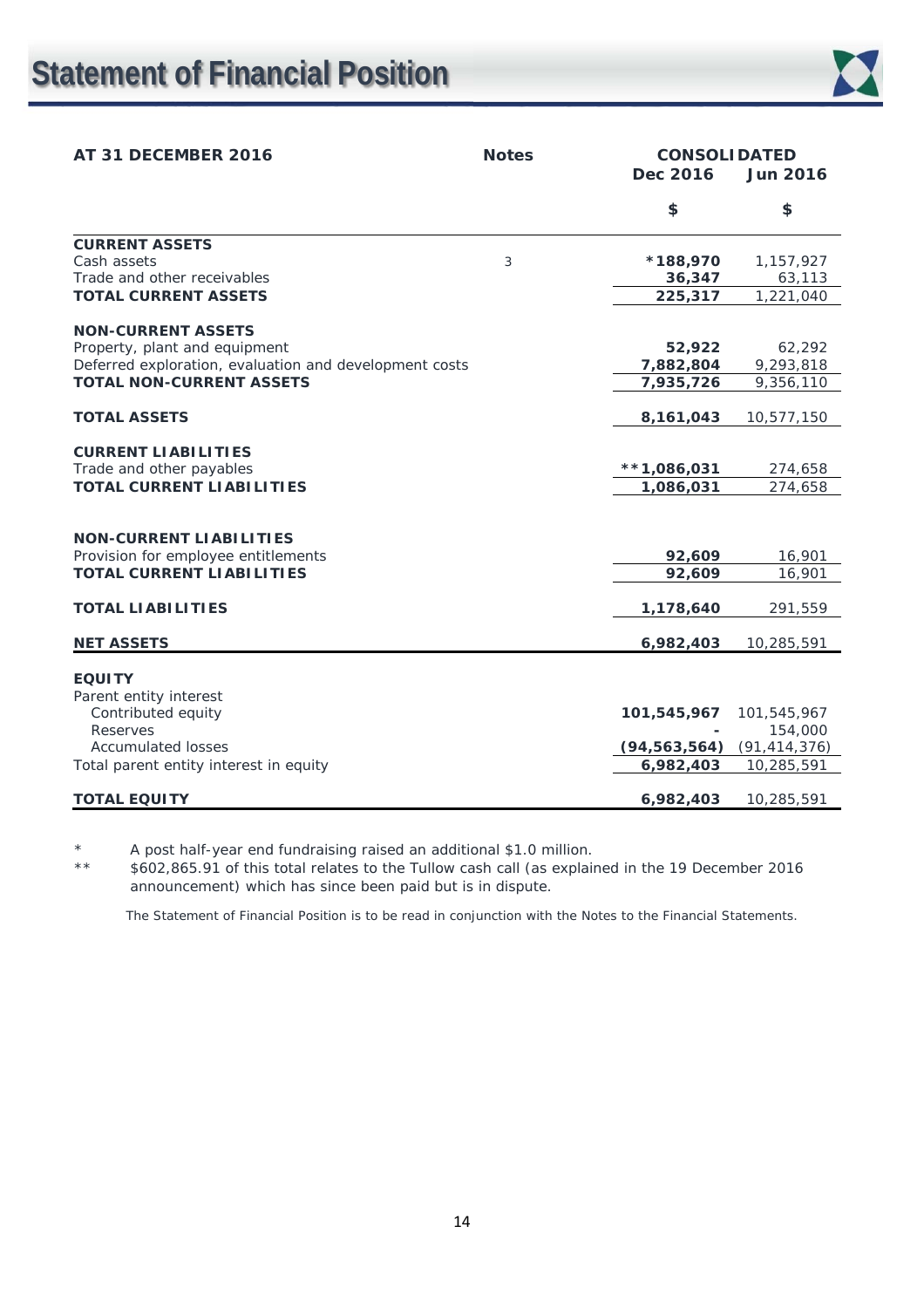

### **AT 31 DECEMBER 2016**

| <b>Consolidated</b>               | <b>Share Capital</b> | <b>Retained</b>          | Option         | <b>Total</b>  |
|-----------------------------------|----------------------|--------------------------|----------------|---------------|
|                                   |                      | Earnings                 | <b>Reserve</b> | <b>Equity</b> |
|                                   | \$                   | \$                       | \$             | \$            |
| Balance at 1 July 2016            |                      | 101,545,967 (91,414,376) | 154,000        | 10,285,591    |
| <b>Profit or loss</b>             |                      | (3,303,188)              |                | (3,303,188)   |
| Other comprehensive income/(loss) |                      |                          |                |               |
| Shares issued (net of costs)      |                      |                          |                |               |
| <b>Share options</b>              |                      | 154,000                  | (154,000)      |               |
| Balance at 31 December 2016       | 101,545,967          | (94, 563, 564)           |                | 6,982,403     |
|                                   |                      |                          |                |               |
| Balance at 1 July 2015            | 99,411,998           | (85, 941, 995)           | 154,000        | 13,624,003    |
| Profit or loss                    |                      | (4, 757, 922)            |                | (4, 757, 922) |
| Other comprehensive income/(loss) |                      |                          |                |               |
| Shares issued (net of costs)      | 661,584              |                          |                | 661,584       |
| Share options                     |                      |                          |                |               |
| Balance at 31 December 2015       | 100,073,582          | (90,699,917)             | 154,000        | 9,527,665     |

The above Statement of Changes in Equity is to be read in conjunction with the Notes to the Financial Statements.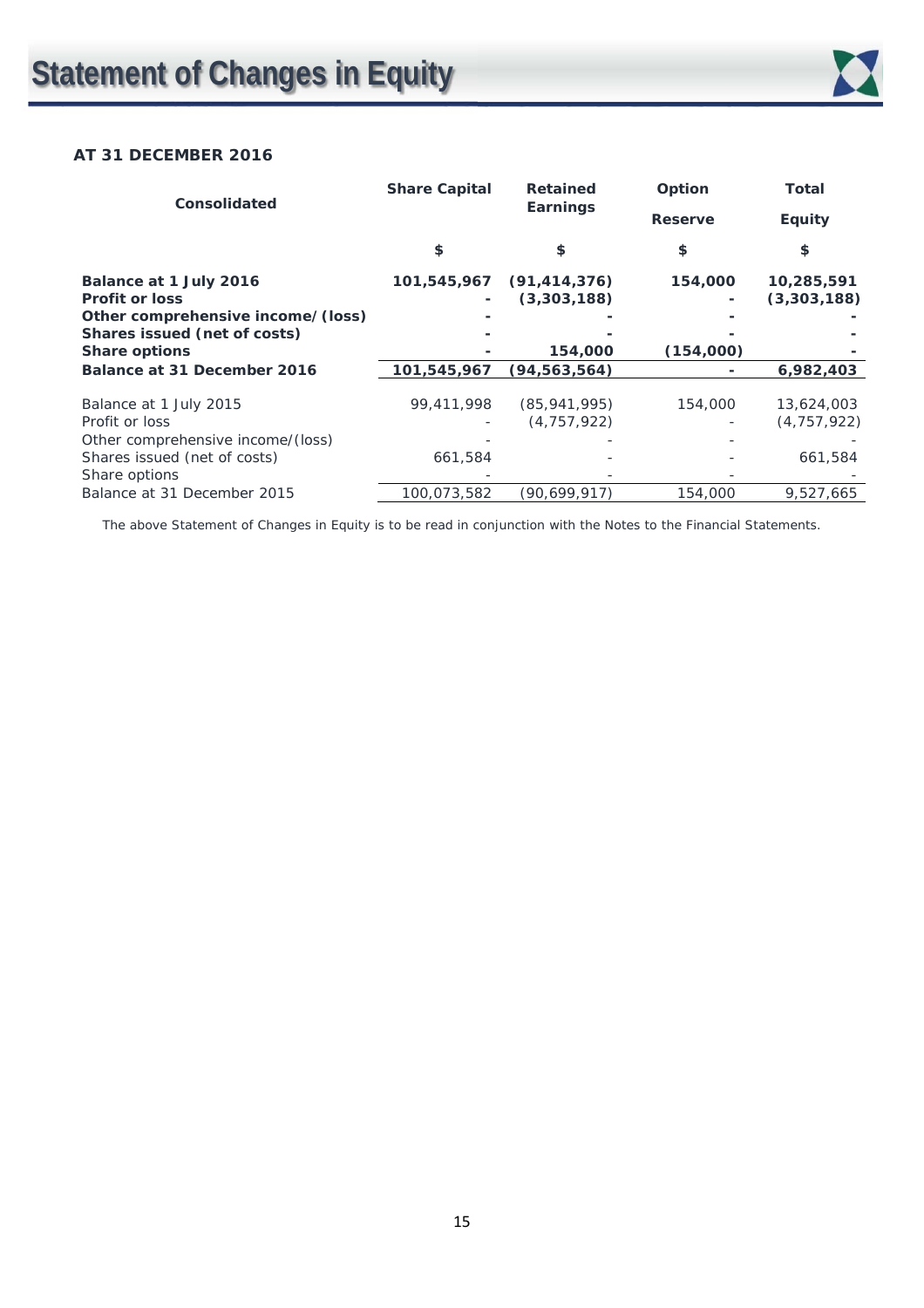| <b>HALF YEAR ENDED 31 DECEMBER 2016</b>                                                                             | <b>CONSOLIDATED</b><br><b>Half Year to</b><br><b>Half Year to</b> |                          |  |
|---------------------------------------------------------------------------------------------------------------------|-------------------------------------------------------------------|--------------------------|--|
|                                                                                                                     | Dec 2016<br>\$                                                    | Dec 2015<br>\$           |  |
| CASH FLOWS FROM OPERATING ACTIVITIES<br>Payments to suppliers and employees<br>Expenditure on exploration interests | (728,000)<br>(253,438)                                            | (679, 282)<br>(315, 053) |  |
| NET CASH FLOWS FROM/(USED IN) OPERATING<br><b>ACTIVITIES</b>                                                        | (981, 438)                                                        | (994, 335)               |  |
| <b>CASH FLOWS FROM INVESTING ACTIVITIES</b><br>Purchase of property, plant and equipment                            |                                                                   | (2,600)                  |  |
| NET CASH FLOWS FROM/(USED IN) INVESTING<br><b>ACTIVITIES</b>                                                        |                                                                   | (2,600)                  |  |
| <b>CASH FLOWS FROM FINANCING ACTIVITIES</b>                                                                         |                                                                   |                          |  |
| Interest received                                                                                                   | 1,233                                                             | 11,771                   |  |
| Proceeds from issues of ordinary shares                                                                             |                                                                   | 738,000                  |  |
| Share issue costs                                                                                                   |                                                                   | (50,034)                 |  |
| NET CASH FLOWS FROM/(USED IN) FINANCING<br><b>ACTIVITIES</b>                                                        | 1,233                                                             | 699,737                  |  |
| NET INCREASE/(DECREASE) IN CASH HELD                                                                                | (980, 205)                                                        | (297, 198)               |  |
| Add opening cash brought forward                                                                                    | 1,157,927                                                         | 1,345,837                |  |
| Effects of exchange rate changes                                                                                    | 11,248                                                            | 15,305                   |  |
| <b>CLOSING CASH CARRIED FORWARD</b>                                                                                 | *188,970                                                          | 1,063,944                |  |

\* A post half-year end fundraising raised an additional \$1.0 million.

The above Statement of Cash Flows is to be read in conjunction with the Notes to the Financial Statements.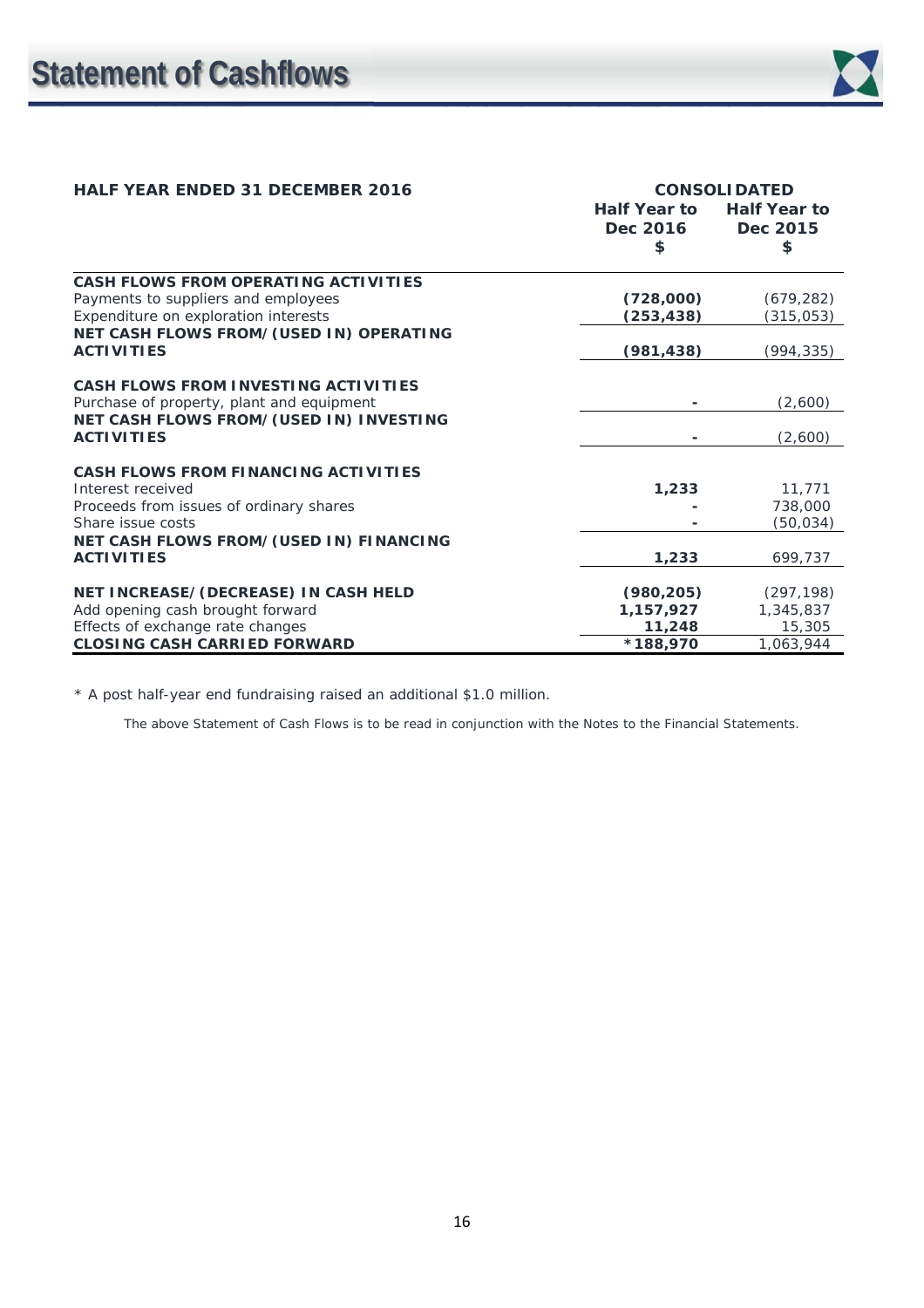

#### **For the Half Year ended 31 December 2016**

#### **1. Basis of Preparation of Half Year Financial Statements**

This general purpose financial report for the Half Year ended 31 December 2016 has been prepared in accordance with the Corporations Act 2001 and Accounting Standard AASB 134: Interim Financial Reporting. This Half Year Report does not include all the notes of the type normally included in an annual financial report. Accordingly, this report should be read in conjunction with the Annual Report for the year ended 30 June 2016 and public announcements made by Pancontinental Oil & Gas NL during the Half Year in accordance with any continuous disclosure obligations arising under the Corporations Act, 2001.

The accounting policies have been consistently applied to all the periods presented, unless otherwise stated.

#### *Principles of Consolidation*

The consolidated financial statements are those of the consolidated entity, comprising Pancontinental Oil & Gas NL and the companies it controlled from time to time during the half year and at balance date.

Information from the financial statements of subsidiaries is included from the date the parent company obtains control until such time as control ceases. Where there is loss of control of a subsidiary, the consolidated financial statements include the results for that part of the reporting period during which the company had control. All intercompany balances and transactions, including unrealised profits arising from intra group transactions, have been eliminated in full.

#### *Cash*

Cash and cash equivalents includes cash on hand, deposits held at call with financial institutions, other short term, highly liquid investments with original maturities of three months or less that are readily convertible to known amounts of cash and which are subject to an insignificant risk of changes in value.

#### *Taxation*

The Company has not brought to account the estimated future income tax benefits attributable to tax losses and temporary differences as a deferred tax asset, as it is not yet considered probable that future taxable profit will be available for utilisation.

#### *Impairment of Assets*

The recoverable amount of an asset is determined as the higher of net selling price and value in use.

Plant and equipment is carried at cost less accumulated depreciation and any accumulated impairment losses. The fair value of plant and equipment, as determined by reference to observable prices, is not materially different to the carrying amount.

#### *Capitalisation of Exploration and Evaluation Costs*

The Company complies with AASB 6 *Exploration for and Evaluation of Mineral Resources*. Costs arising from exploration and evaluation activities are carried forward provided such costs are expected to be recouped through successful development, or by sale, or where exploration and evaluation activities have not, at reporting date, reached a stage to allow reasonable assessment regarding the existence of economically recoverable reserves.

Costs carried forward in respect of an area that is abandoned are written off in the year which the decision to abandon is made.

#### *Significant Accounting Policies & Changes in Accounting Policies*

The accounting policies applied by the consolidated entity in this consolidated interim financial report are the same as those applied by the consolidated entity in its consolidated financial report as at and for the year ended 30 June 2016.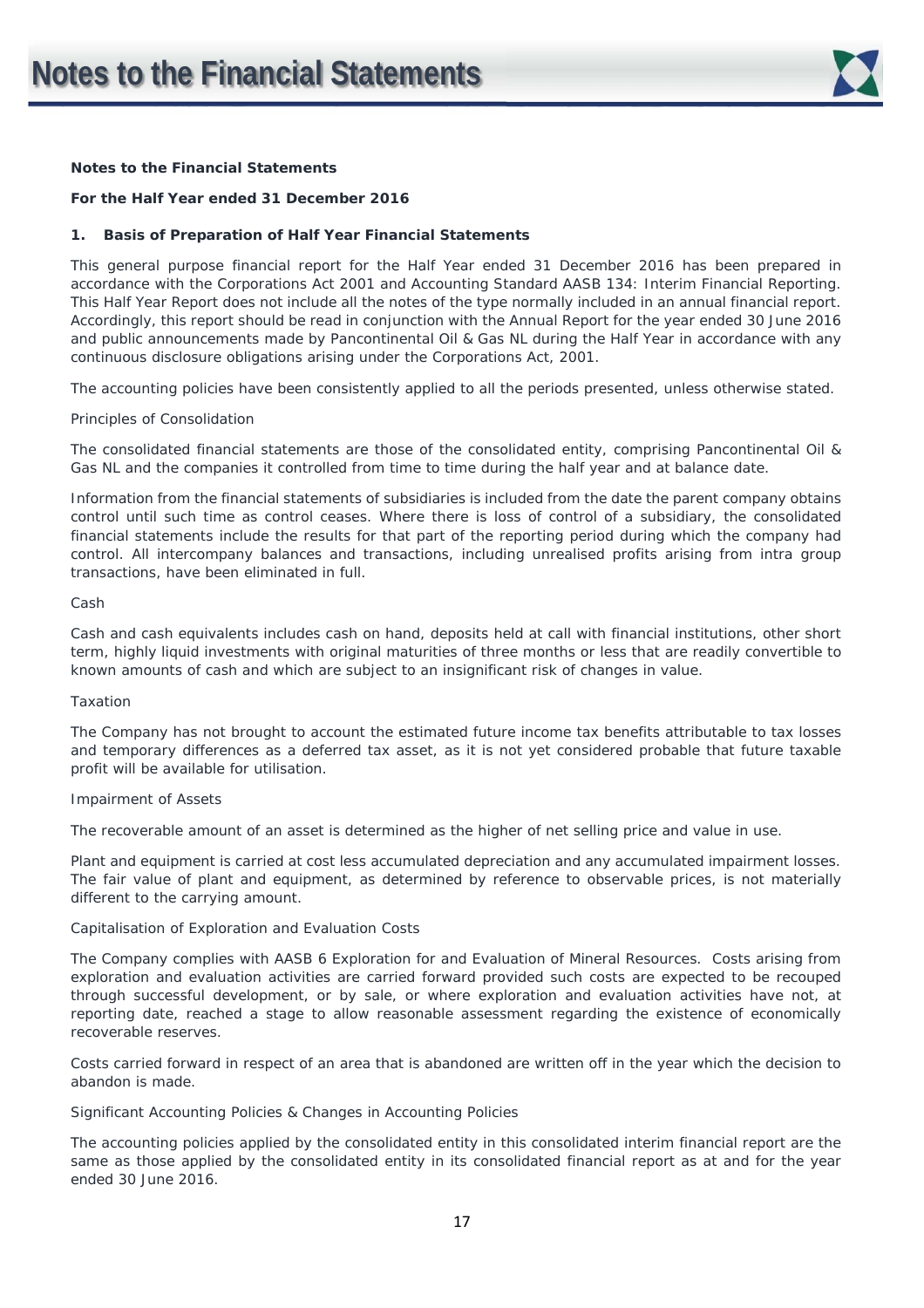

#### **For the Half Year ended 31 December 2016**

#### **1. Basis of Preparation of Half Year Financial Statements Continued**

In the half year ended 31 December 2016, the Group has reviewed all of the new and revised Standards and Interpretations issued by the AASB that are relevant to its operations and effective for annual reporting periods beginning on or after 1 July 2016.

It has been determined by the Group that there is no impact, material or otherwise, of the new and revised Standards and Interpretations on its business and, therefore, no change is necessary to Group accounting policies.

The Group has also reviewed all new Standards and Interpretations that have been issued but are not yet effective for the half year ended 31 December 2016. As a result of this review the Group has determined that there is no impact, material or otherwise, of the new and revised Standards and Interpretations on its business and, therefore, no change necessary to Group accounting policies.

#### *Going Concern*

As described in the Directors' Report, the current economic environment is challenging and the group has reported an operating loss for the half-year. The directors consider that the outlook presents significant challenges in terms of cut backs in exploration budgets by potential farminees and the uncertainty with the oil price. While the directors have instituted measures to reduce costs and secure additional finance these circumstances create material uncertainties over future trading results and cash flows. As explained in the ASX Announcement on 30 November 2016, the directors are seeking to conclude a transaction to farmout an interest in Namibia PEL 37. The Company is in negotiations with a potential farminee, but there can be no certainty until the due diligence period has concluded and the transaction is finalised. Based on negotiations conducted to date the directors have a reasonable expectation that it will proceed successfully, but if not the Company will need to secure additional funding.

#### **2. Accumulated Losses**

|                                                                                                                                                                          | <b>Half Year</b><br><b>Ended</b><br>$31 - Dec - 16$<br>S | <b>Half Year</b><br><b>Ended</b><br>31-Dec-15<br>S |
|--------------------------------------------------------------------------------------------------------------------------------------------------------------------------|----------------------------------------------------------|----------------------------------------------------|
| Loss from ordinary activities after related income tax expense<br>Accumulated profits (losses) brought forward<br>Adjustment from options (options vesting and expiring) | (3,303,188)<br>(91, 414, 376)<br>154,000                 | (4, 757, 922)<br>(85, 941, 995)                    |
| Accumulated profits (losses) at end of Half Year                                                                                                                         | (94, 563, 564)                                           | (90,699,917)                                       |
| 3.<br><b>Reconciliation of Cash</b>                                                                                                                                      |                                                          |                                                    |
| Cash at the end of the Half Year as shown in the Statement of<br>Cash Flows is reconciled to the related items in the Financial<br>Statements as follows:                | $31 - Dec-16$<br>\$                                      | $30 - Jun - 16$<br>\$                              |
| Deposits – at call<br>Cash on hand and at bank                                                                                                                           | 8,964<br>180,006                                         | 1,093,383<br>64,544                                |
| Cash and Equivalents at 31 December                                                                                                                                      | *188,970                                                 | 1,157,927                                          |

\* A post half-year end fundraising raised an additional \$1.0 million.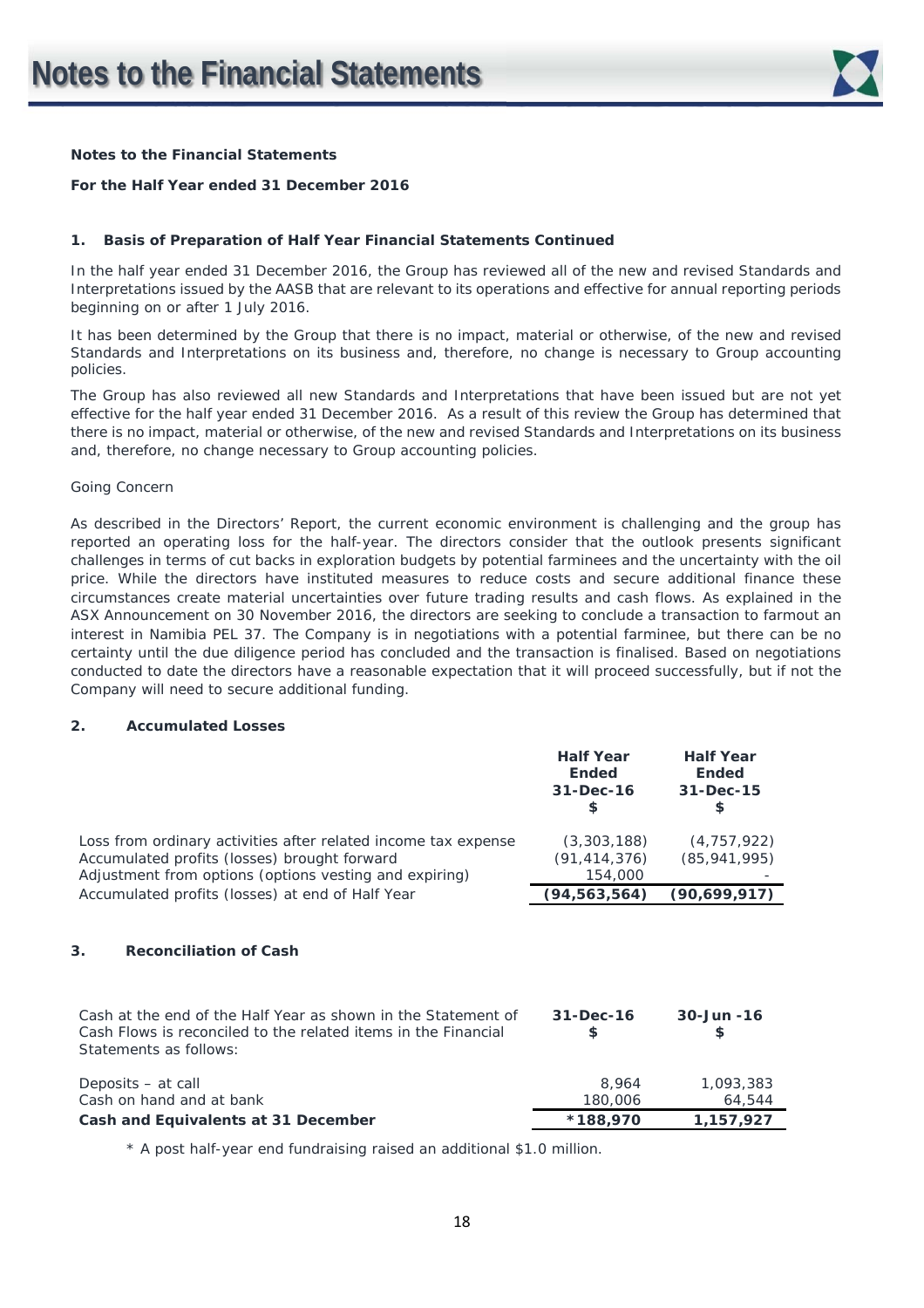

#### **For the Half Year ended 31 December 2016**

#### **4. Issued and Quoted Securities at end of current Half Year**

| <b>Category of Securities</b>                      | <b>Number</b><br><b>Issued</b> | <b>Number</b><br>Quoted |                 |               |
|----------------------------------------------------|--------------------------------|-------------------------|-----------------|---------------|
| Ordinary Shares at 30 June 2016:                   | 1,717,494,096                  | 1,717,494,096           |                 |               |
| Issued during Half Year ended<br>31 December 2016: |                                |                         |                 |               |
|                                                    | 1,717,494,096                  | 1,717,494,096           |                 |               |
|                                                    |                                |                         | <b>Exercise</b> | <b>Expiry</b> |
| Options at beginning of the                        | 2,750,000                      |                         | \$0.12          | 29 Nov 16     |
| Half Year                                          | 2,750,000                      |                         |                 |               |
| Issued during the Half Year                        |                                |                         |                 |               |
|                                                    |                                |                         |                 |               |
| Expired during the Half Year                       | (2,750,000)                    |                         |                 |               |
|                                                    | (2,750,000)                    |                         |                 |               |
| Options at end of the Half Year                    |                                |                         |                 |               |
|                                                    |                                |                         |                 |               |

#### **5. Earnings per Share**

|                                                                                                                                                                                                                                                             | <b>Half Year</b><br><b>Ended</b><br>31-Dec-16 | <b>Half Year</b><br><b>Ended</b><br>31-Dec-15 |
|-------------------------------------------------------------------------------------------------------------------------------------------------------------------------------------------------------------------------------------------------------------|-----------------------------------------------|-----------------------------------------------|
| Basic earnings per share - cents<br>Diluted earnings per share is not materially different from Basic<br>earnings per share<br>The weighted average number of ordinary shares outstanding<br>during the Half Year used in the calculation of basic earnings | (0.20)<br>(0.20)                              | (0.41)<br>(0.41)                              |
| per share                                                                                                                                                                                                                                                   |                                               |                                               |

#### **6. Segmental Information**

The Company operates in Australian and African regions, however internal reporting is conducted on an entity wide basis.